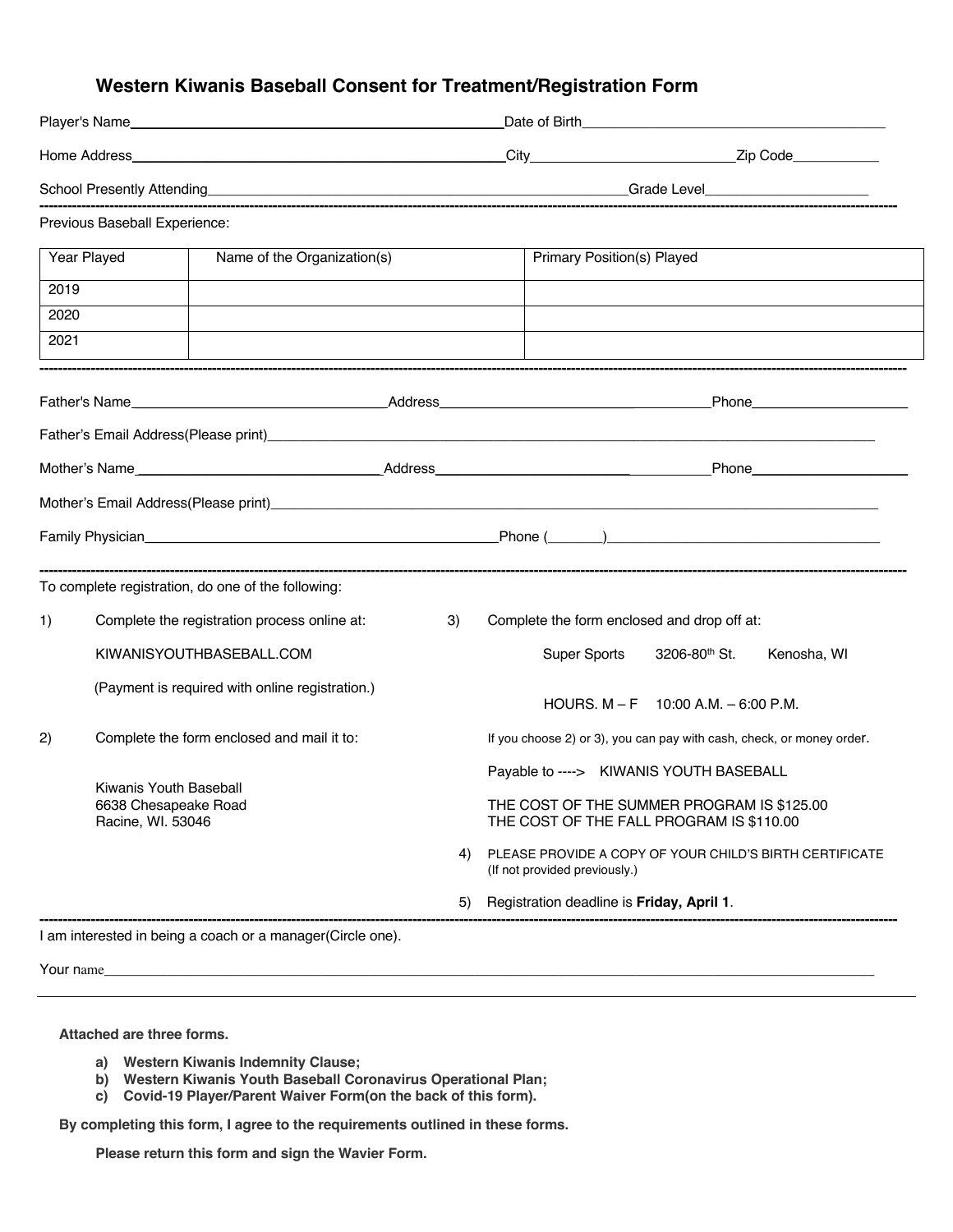#### **Western Kiwanis Indemnity Clause.**

In consideration of participating in the Kiwanis Youth Baseball(KYB), and for the good and valuable consideration, I hereby agree to release and discharge from liability arising from negligence KYB and its directors, officers, employees, agents, volunteers, participants, and all other persons or entities acting for them (hereinafter collectively referred to as 'Releasees'), on behalf of myself and my children, parents, heirs, assigns, personal representatives and estate, and also agree as follows.

1. I acknowledge that the KYB Sports Leagues involves known and unanticipated risks which could result in physical or emotional injury, paralysis or permanent disability, death, and property damage. Risks include, but are not limited to: physical injuries (actions that might result in injury), medical conditions resulting from physical activity, and damaged clothing or other property. I understand such risks simply cannot be eliminated, despite the use of safety equipment, without jeopardizing the essential qualities of the activity.

2. I expressly accept and assume all of the risks inherent in this activity or that might have been caused by the negligence of the Releasees. My/my child's/ward's participation in this activity is purely voluntary and I elect to participate and or allow my child/ward to participate despite the risks. In addition, if at any time I believe the event conditions are unsafe or that I /my child/ward am unable to participate due to physical or mental conditions, then I/my child/ward will immediately discontinue participation.

3. I hereby voluntarily release, forever discharge, and agree to indemnify and hold harmless Releasees from any and all claims, demands, or causes of action which are in any way connected with my/my child's/wards participation in this activity, or my/my child's/ward use of their equipment or facilities, arising from negligence. This release does not apply to claims arising from intentional conduct. Should Releasees or anyone acting on their behalf be required to incur attorney's fees and costs to enforce this agreement, I agree to indemnify and hold them harmless for all such fees and costs to enforce this agreement.

4. I represent that I have adequate insurance to cover any injury or damage I/my child/ward may suffer or cause while participating in this activity, or else I agree to bear the costs of such injury or damage myself. I further represent that I/my child/ward have no medical or physical condition which could interfere with my/my child/ward safety in this activity, or else I am willing to assume- and bear the costs of- all risks that may be created, directly or indirectly, by any such condition.

5. In the event that I file a lawsuit, I agree to do so solely in the state where Releasees' grounds are located, and I further agree that the substantive law of the state shall apply.

6. I agree that if any portion of this agreement is found to be void or unenforceable, the remaining portion shall remain in full force and effect.

7. It is the responsibility of the parent/guardian to ensure that their child/ward remains at the program until you or an authorized representative picks them up or you have given them permission to leave. I understand that my child/ward may be suspended from any and all KYB programming for poor behavior. I understand that my child/ward and / or family members may be suspended from the program for any unsportsmanlike behavior. The reinstatement process will include a meeting with the athletic director and KYB Sports Committee.

8. I understand that my child's/ward's picture/video may be taken for media and/or public relations and allow for these representations, as well as my e-mail to be used for media and/or public relations purposes unless I submit a statement to the contrary to appropriate KYB staff (this does not include volunteer coaching staff). I give permission for the KYB to share my contact information with a third party for the purpose of promoting and marketing non-KYB programs.

9. I understand that the KYB will not be responsible for lost or stolen articles. In the course of programming, I understand that the KYB may show movies rated PG or PG-13 and I give my child/ward permission to view them. If applicable, I allow the KYB to collect grades and attendance information for my child/ward if necessary under grant funded programs.

10. I understand that if my child/ward is demonstrating signs of having a communicable illness, KYB staff will move my child/ward to an isolated area and that it is my responsibility to pick up my child/ward as soon as contacted.

11. I understand that my child/ward may be asked to complete survey information regarding programming for evaluation purposes and agree to allow my child/ward to participate in such.

# **Parent Code of Conduct**

As a parent in the Kiwanis Youth Baseball, I understand the impact I have on the lives of children involved in our programs. My impact is not only upon the young players of my child's team but upon the young players of all teams, whether directly or indirectly. The examples I set and the attitudes I take are the driving forces in creating a positive atmosphere. It is this positive atmosphere from which our kids can best build self-esteem and develop character. Refrain from the use of alcohol, drugs or tobacco products prior to and during any game or practice or at any facility where such uses prohibited.

- a) Refrain from using profanity.
- b) Refrain from verbally, physically or psychologically abusing any player, referee, coach, other parents, spectator or KYB employees
- c) Teach and demonstrate respect for the referees/umpires.
- d) Respect the players and parents on my child's team and other teams. I will appreciate the diversity of players and demonstrate appropriate gestures of sportsmanship before, during and after a game.
- e) Follow facility rules and regulations and respect at all times the properties of others.
- f) Practice sportsmanship and fair play.
- g) Promote child growth and development in a positive and supportive manner.
- h) Communicate with the coach in a timely fashion. They need to stay informed about scheduling conflicts with practice and games.
- I understand that I may not use the KYB name when requesting donations of any kind.

I also understand that if I violate this Code of conduct, league polices and procedures, or Federal, State or Local laws, ordinances or rules, *then I may be subject to probation, suspension, dismissal or denial of all club related activities/properties/facilities with the Kiwanis Club of Western Kenosha or other disciplinary action deemed appropriate by the Athletic Department.*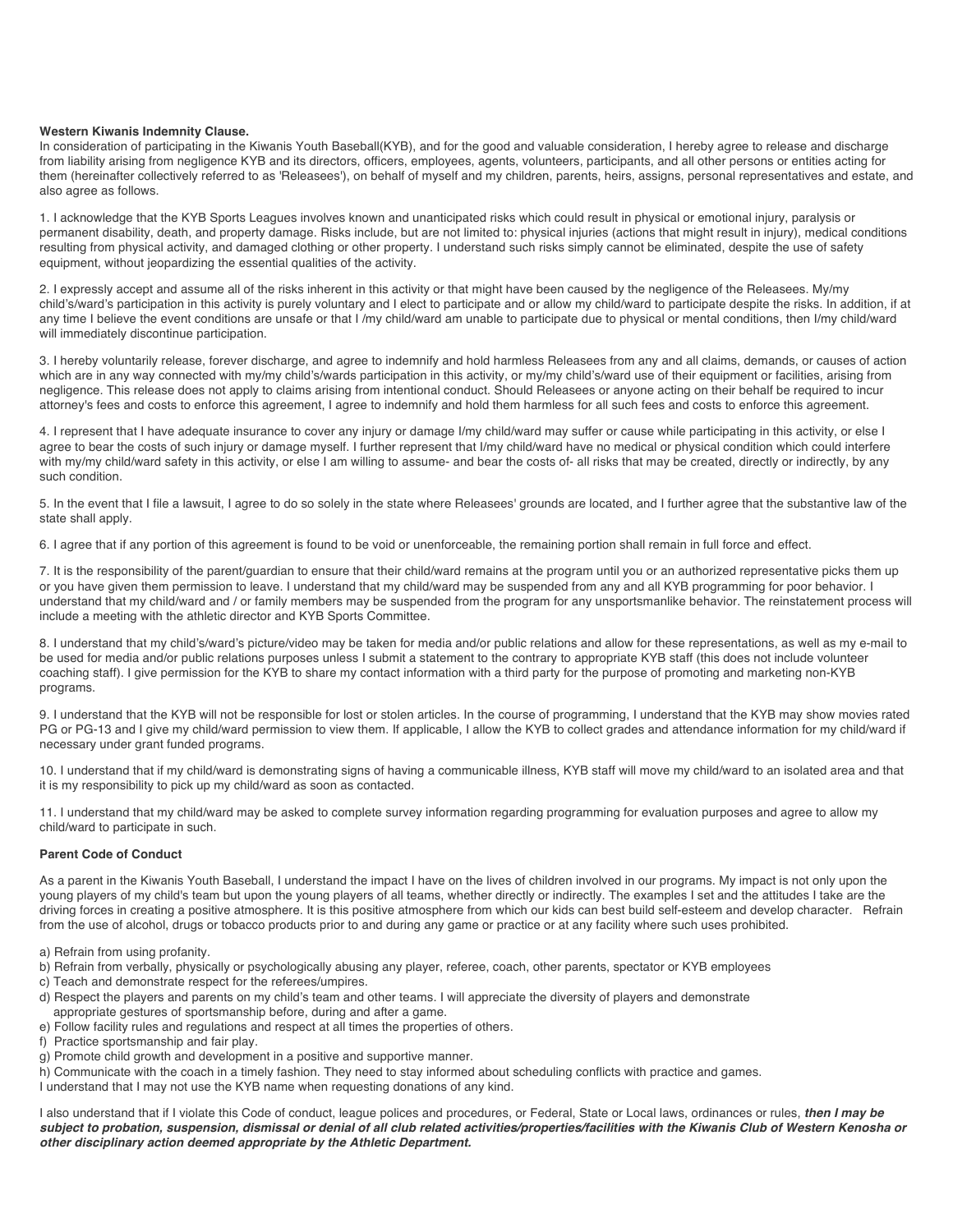By signing below, I acknowledge reading the Parents' Manual and allow my child/ward to become a member of the KYB.

By signing this document, I agree that if I /my child/ward am/are hurt or my property is damaged during my/my child's/ward's participation in this activity, then I may be found by a court of law to have waived my right to maintain a lawsuit against the parties being released on the basis of any claim for negligence. I have had sufficient time to read this entire document and, should I choose to do so, consult with legal counsel prior to signing. Also, I understand that this activity might not be made available to me/my child/ward or that the cost to engage in this activity would be significantly greater if I were to choose not to sign this release, and agree that the opportunity to participate at the stated cost in return for execution of this release is a reasonable bargain. I have read and understood this document and I agree to be bound by its terms.

#### Concussion Awareness

1) In addition, I have read the CONCUSSION INFORMATION SHEET(Below)

In accordance with the Wisconsin's Sidelined for Safety Act 172, we the undersigned acknowledge having received education about the signs, symptoms, and risks of sport related concussion. We understand that athletes are prohibited from any participation until this form is completed and returned.

------------------------------------------------------------------------------------------------------------------------------------------------------------------------------------------------------------------

2) I acknowledge my responsibility to report to my coaches, parent(s)/guardian(s) any signs or symptoms of a concussion and agree to abide by all Kiwanis Club of Western Kenosha concussion protocols.

-----------------------------------------------------------------------------------------------------------------------------------------------------------------------------------------------------------------

#### **CONCUSSION INFORMATION SHEET**

# What is a Concussion and How Does it Occur?

A concussion is a brain injury which interferes with normal brain function. This affects the way an individual thinks, acts, behaves, and the physical skills needed to function on a daily basis. Each concussion is unique to each person, but there are some common signs and symptoms to be aware of to determine if an individual has a concussion.

A concussion can be caused by a bump, blot, jolt or fall to the head or body. When the head or body is bumped, hit etc. the force of that movement causes the brain to hit the sides of the skull or move and/or twist inside the skull. These movements change the way the physiology of the brain normally works. Even a mild blow to the head or body can cause the brain to shift or move in the skull, thus injuring the brain. ------------------------------------------------------------------------------------------------------------------------------------------------------------------------------------------------------------------

#### What are the Signs and Symptoms of a Concussion?

Once a concussion is sustained more signs and symptoms can develop in the next 24 hours, even into the next week. The severity and side effects of this brain injury will vary depending on the individual. Concussion symptoms may appear mild, but can lead to lifelong problems mentally, physical, and psychologically, if not managed correctly. A person can have signs and symptoms of a concussion without the loss of consciousness. Symptoms of a concussion can last for less than 1 day or up to 3 weeks. or more.

Most of the time, images taken with a CT, MRI, or Cat scan can appear normal and do not show the physiologic changes that occur to the brain with a concussion. Image studies are done to rule out other head injuries, such as skull fractures.

#### Signs and Symptoms of a Concussion

| Thinking/Remembering                             | Physical                                 | Emotional/Mood                     | Sleep                         |
|--------------------------------------------------|------------------------------------------|------------------------------------|-------------------------------|
| Difficulty Thinking Clearly                      | Headache                                 | Irritability                       | Sleeping more than usual      |
| Feeling Slowed down or foggy                     | Fuzzy or Blurred Vision                  | Sadness or More Emotional          | Sleeping Lees than usual      |
| Difficulty Concentrating or Focusing             | Nausea or Vomiting                       | Nervousness                        | <b>Trouble Falling Asleep</b> |
| Amnesia                                          | <b>Dizziness</b>                         | Anxiety                            | Can't Stay Awake              |
| Difficulty Remembering New or Old<br>Information | Sensitivity to Light or Noise            | Slow to Respond or Easily Confused |                               |
|                                                  | Feeling Tired, Having No Energy          | Dazed or Stunned in Appearance     |                               |
|                                                  | Decreased Balance and/or<br>Coordination |                                    |                               |

#### ------------------------------------------------------------------------------------------------------------------------------------------------------------------------------------------------------------------ What to Do if Someone has a Concussion?

If a concussion occurs during an athletic activity, then the individual should be immediately removed from play. Staying in the activity with a concussion will make it worse. The rule of thumb if a concussion is suspected "When in doubt, sit them out". Staying in an activity with a concussion will prolong symptoms and recovery time and set the individual up for a more serious brain injury such as death, second impact syndrome or post-concussion syndrome.

If it is suspected that an individual has a concussion, he/she should be removed from any and all activity and evaluated by medical professional trained in concussion management. Early evaluation and detection of a concussion can speed the recovery process by ensuring proper management of a concussion. Wisconsin State Law and the Kiwanis Club of Western Kenosha require an immediate removal from activity and medical evaluation of an individual suspected of having a head injury.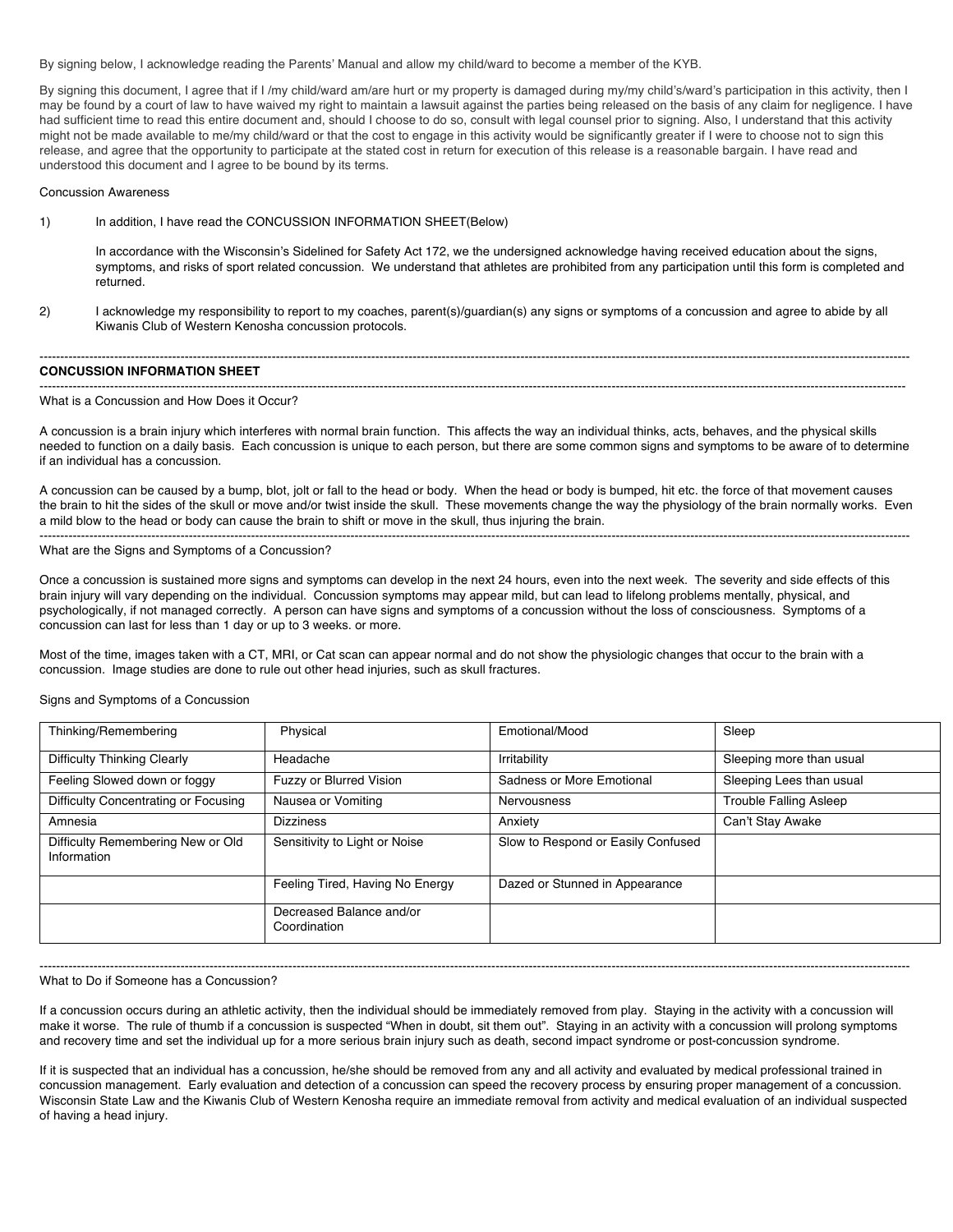#### **Guidelines**

#### Western Kiwanis Youth Baseball Coronavirus Operational Plan

These are the current guidelines (subject to change depending on any further orders from Kenosha County or the City of Kenosha) and parameters that the Kiwanis Youth baseball League of Kenosha will be following. These guidelines apply to all Kiwanis league games and tournaments.

1. Batting cages will be open and there will be only one player and one coach in cage at any given time.

Any players waiting to use cage must wait outside of cage and maintain proper social distancing.

Coaching staff will monitor players outside of cages.

- 2. Wearing of masks is entirely up to each individual manager, coach, fan, or umpire.
- 3. Hand sanitizer will be available in each dugout and in the bathrooms.
- 4. Individuals will not congregate in common areas or the parking lot following a game or practice.

#### Players, Managers and Coaches

- 1. Players personal equipment: Bat bags, bat, helmet, glove, batting gloves, water bottle, any bulky items, etc. will be stationed outside the dugout positioned along the fence on marked area maintaining proper social distancing (fence will be marked for position of equipment).
- 2. Prior to the start of each game coaches will check to ensure all plays equipment is following proper guidelines and is in it designated area.
- 3. Each player must have his/her own bat and must keep it sanitized. If a player is unable to provide his/her own bat, manager must sanitize bates after each player's use if another player will be using it.
- 4. Players must keep all their personal equipment sanitized.
- 5. Shared catching equipment must be sanitized by the manager after each player's use. Personal catching equipment must be approved and kept sanitized.
- 6. Players returning to the dugout after play (defensive position, plate appearance, or base running) must use hand sanitizer when arriving in the dugout.
- 7. Coaches and Players must adhere to physical six-foot distancing except when the ball is in play.
- 8. There will be no spitting or eating seeds, gum or other similar products.
- 9. Coaches and Players must adhere to physical six-foot distancing except when the ball is in play

### **Games**

1. Managers and umpires will go over the ground rules prior to the start of the game, while maintaining social distancing.

There will be no hand shaking…no physical contact.

- 2. There will be a sanitizer spray in each dugout for players.
- 3. **The manager or coach is responsible for spraying disinfectant over all surfaces in the dugout prior to anyone entering.**

4. A maximum of three players will be allowed in the dugout at one time.

#### **The remaining players will be outside the dugout sitting on the bleachers in the designated player area, while maintaining social**

**distancing.** Bleachers will be marker where players should sit. Managers and coach will monitor the players in the bleachers.

The coach will also assist and/or observe the player going to and returning from the dugout and the playing field to ensure social distancing.

5. Only two registered coaches will be allowed on the field.

Both coaches are to be outside the dugout, observing social distancing. One coach will be in the entrance way of the dugout. One coach six feet away from the other coach will be down the fence line.

6. Each team will provide a ball for their respective pitcher. The manager or coach will wipe the ball with disinfectant each half

inning. Each team will be provided with two game balls. Either the manager or coach will be designated to handle the game

balls. The game balls stay with each team and are not to be shared between the two teams.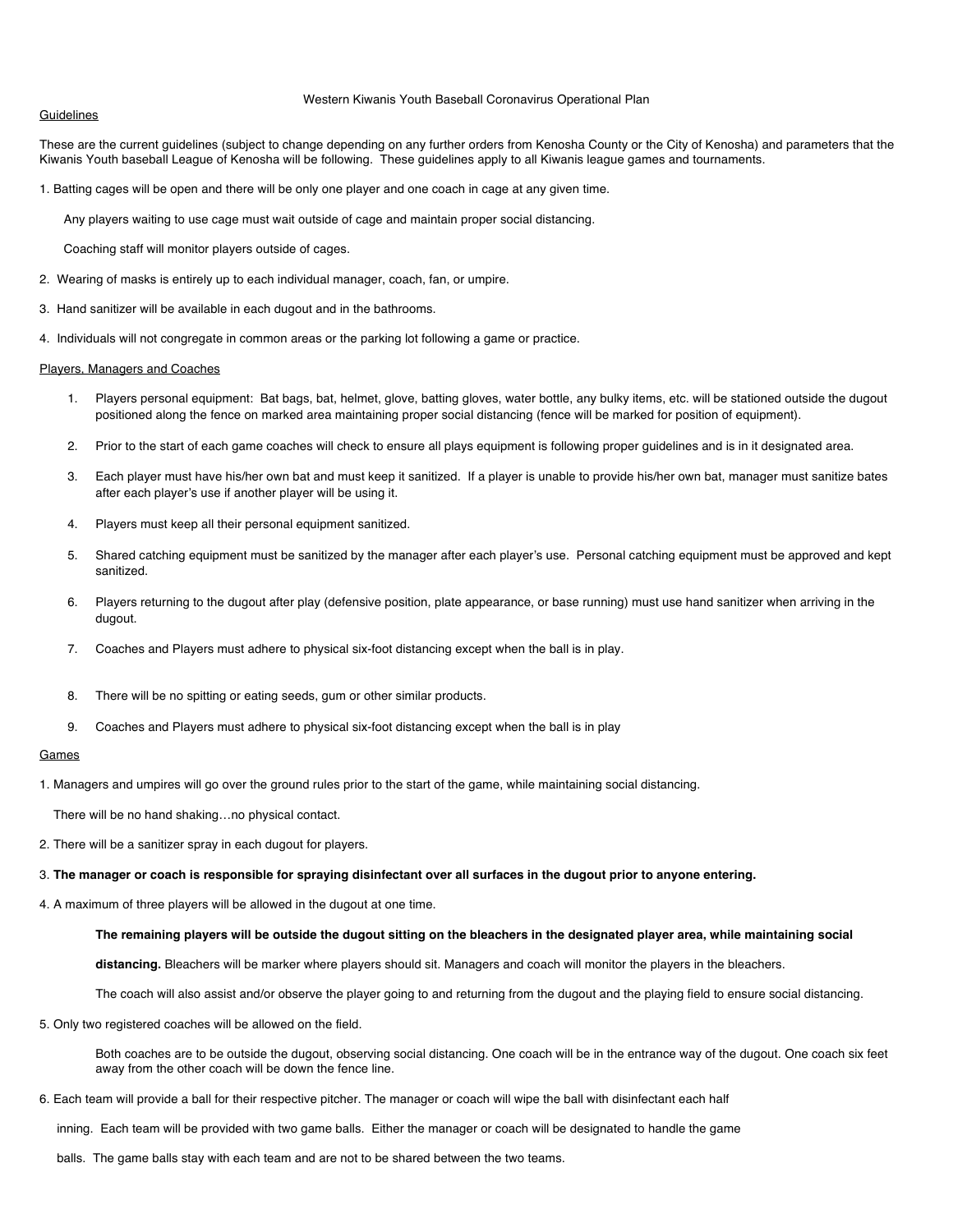- 7. The umpire will be positioned if possible six feet behind the catcher.
- 8. When the game is over:
	- Players will line up along their respective base line and tip their hats to the other team (no hand shaking).
	- All trash will be placed into the garbage can.
	- Players will take their belongings and leave the playing field.

#### **Coaches will return used game balls to Kiwanis staff or place them in the designated area.**

- Postgame meetings will be away from the playing field, maintaining social distancing and will be encouraged to be done
- virtually or over the phone rather than congregating in or around the park.
- . Teams waiting to play the next game will not congregate behind dugout area while teams are playing before them
- 10. Teams will be asked to remain in designated holding area until prior game is completed, and all players have left the dugout.

#### Practices

- 1. All game day rules apply. Only registered coaches are allowed on the field.
- 2. Spectators are to remain along the outfield fence while maintaining social distancing.

# Parents/Spectators

- 1. If you and/or child are not feeling well and are experiencing any of these symptoms: fever, chills, muscle pain, sore throat, shortness of breath, new loss of taste or hearing, vomiting, diarrhea, etc., you must stay home and notify your manager.
- 2. If anyone in your household tests positive for the coronavirus, you are to notify the manager, as well the league, ASAP before, your child is able to return to play, a release order from your physician is required.

## 3. **Fans must follow social distancing unless you are a family.**

- 4. Fans must always stay distanced from the players while sitting outside the dugouts. If a player may need something the parent or guardian, they must stay in their areas while the player approaches them from the dugout.
- 5. Fans are not allowed on bleachers. Bleachers will be used exclusively for the players.
- 6. No one, except Kiwanis personnel, coaches, and players of current game are allowed in the designated player areas or behind back stop unless they are going to use the restroom. This area will be marked off with yellow lines.
- 7. There will be no spitting or eating seeds, peanuts, gum or other similar products.

#### **Restrooms**

1. Only 2 people are allowed in the restroom at any time. Remember to wash your hands.